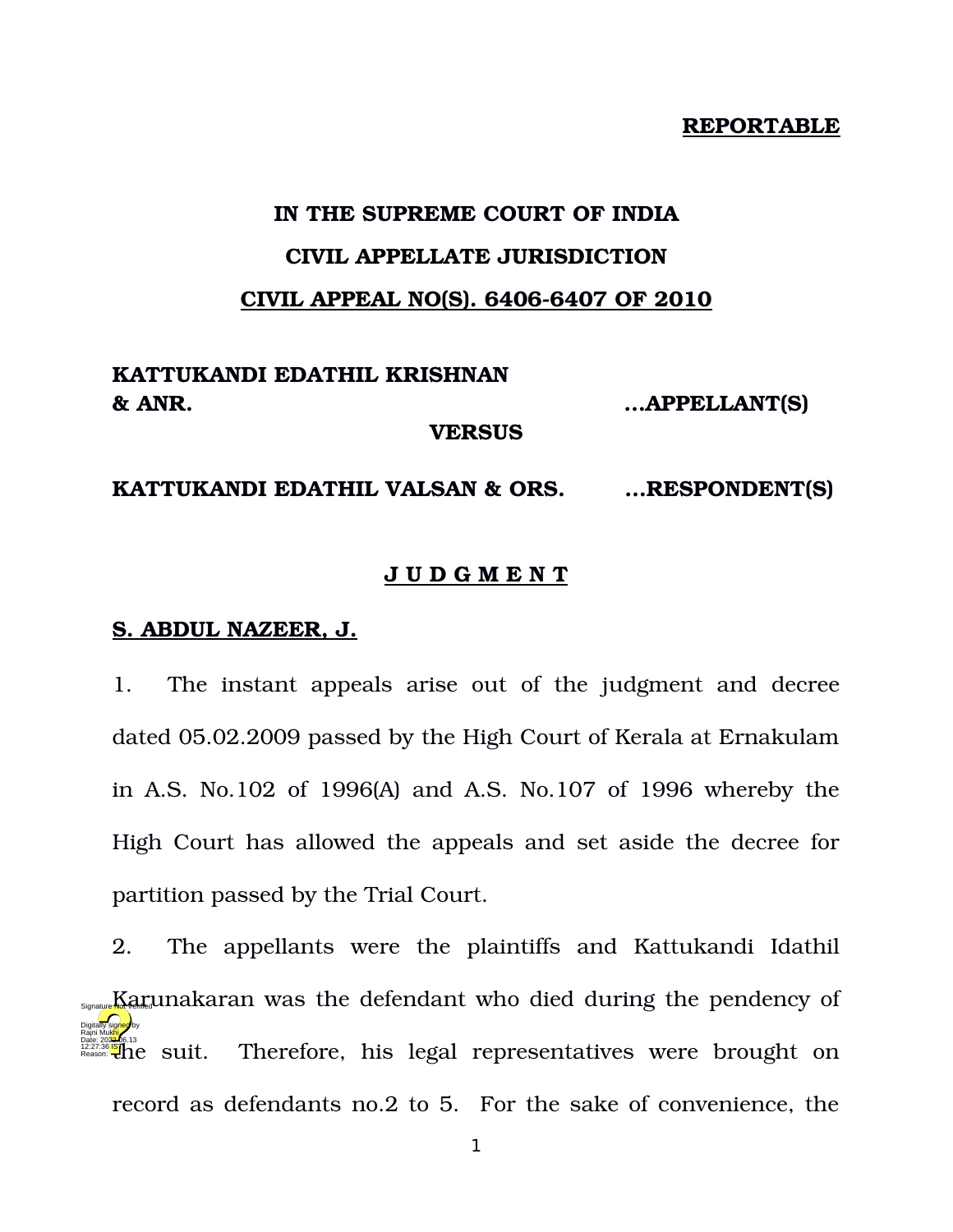parties are referred by their respective ranking before the Trial Court.

3. In the suit, the plaintiffs contended that the suit property belonged to one Kattukandi Edathil Kanaran Vaidyar who had four sons viz. Damodaran, Achuthan, Sekharan and Narayanan. The first plaintiff is the son of Damodaran, born in the wedlock with one Chiruthakutty, and the second plaintiff is the son of the first plaintiff. Achuthan had one son by name Karunakaran, the predecessor in-interest of the defendants. Sekharan was a bachelor and died without any issue. Narayanan married one Lakshmi and they had a daughter by the name of Janaki, who also died as a spinster. The plaintiffs claimed half share in the suit schedule property.

4. It is the case of the defendants that all the children except Achuthan died as bachelors and Karunakaran is the only son of Achuthan. They denied the contention of the plaintiffs that Damodaran had married Chiruthakutty and that the first plaintiff was the son born to them in the said wedlock. Their further contention was that Chiruthakutty was not the wife of Damodaran.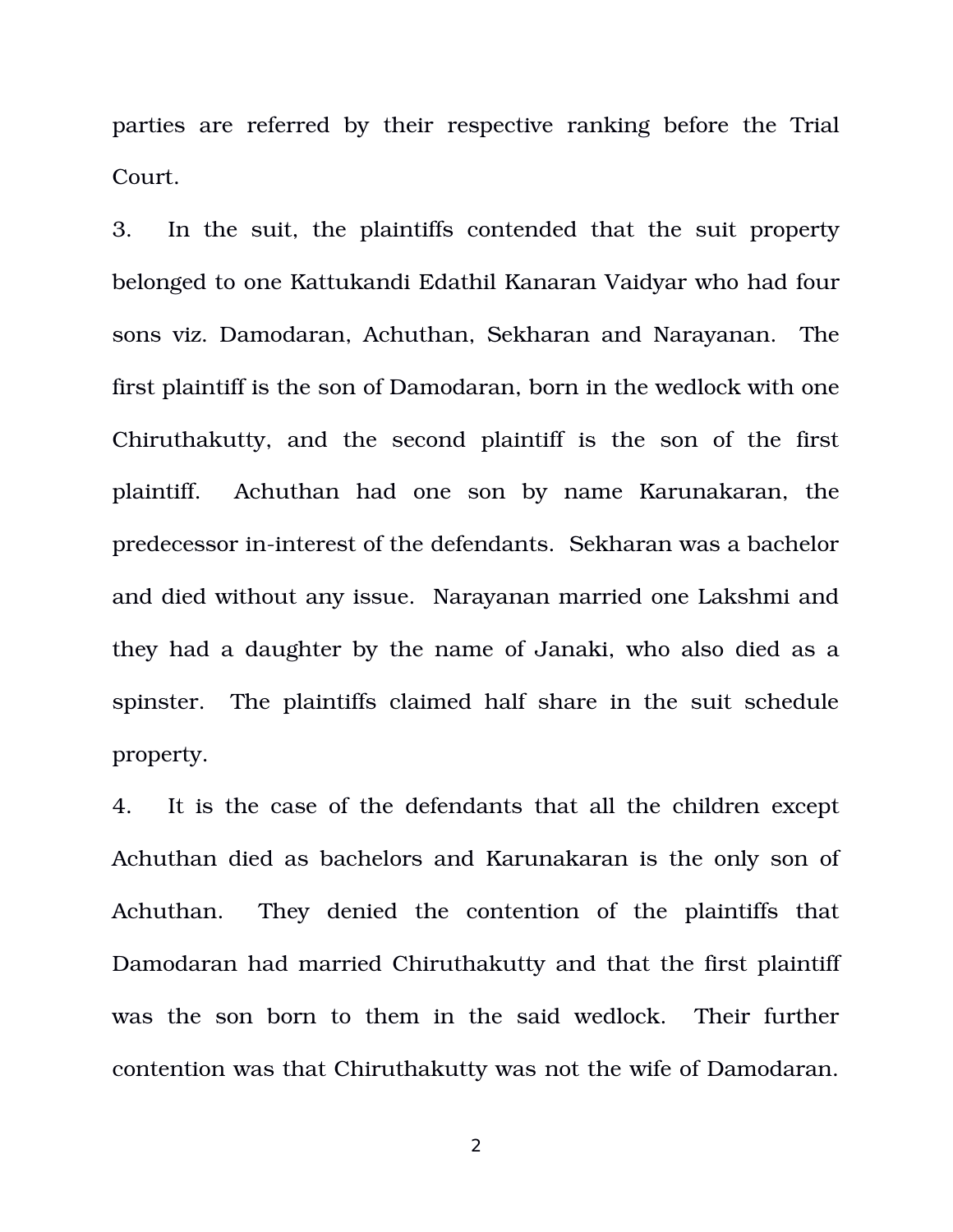Thus, it was pleaded that the plaintiffs are not entitled for any share in the suit schedule property.

5. On the basis of the pleadings of the parties, the Trial Court framed relevant issues. The Trial Court on examination of the evidence on record held that Damodaran had a long co-habitation with Chiruthakutty and that due to such co-habitation, it could be concluded that Damodaran had married Chiruthakutty and that the first plaintiff was the son born in the said wedlock. The Trial Court accordingly passed a preliminary decree for partition of the suit property into two shares and one such share was allotted to the plaintiffs.

6. Aggrieved by the said judgment and decree, the first defendant filed an appeal, A.S. No.102 of 1996, and the other defendants filed another appeal A.S.No.107 of 1996 before the High Court. While the matter was being argued, yet another contention was put forward by the defendants that if the first plaintiff was born to Damodaran through Chiruthakutty, he could only be an illegitimate child. As long as the marriage between Damodaran and Chiruthakutty is not proved, the plaintiffs cannot claim the right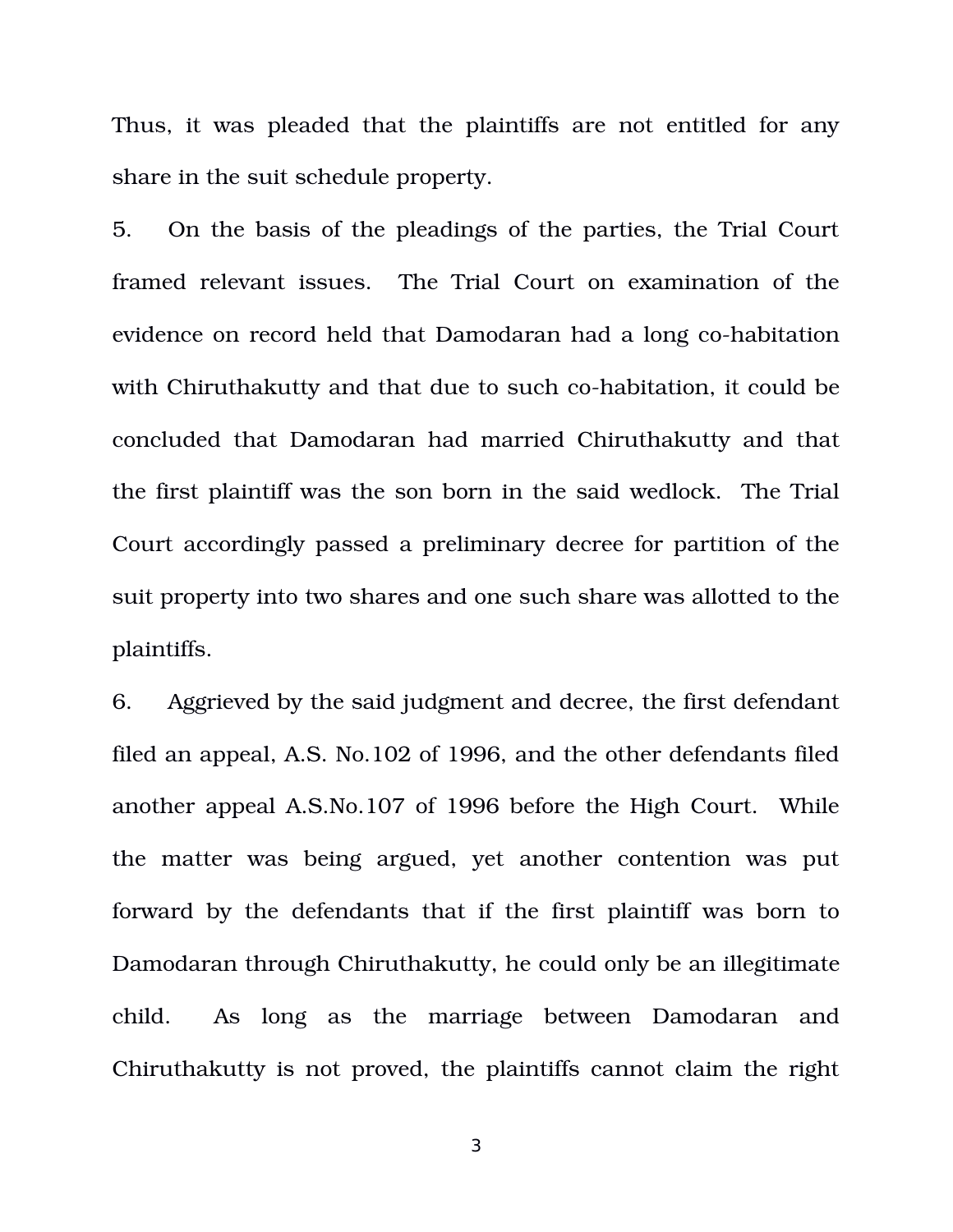over the coparcenary property. This plea of the defendants was without any pleading to that effect and no such contention was put forth by the defendants before the Trial Court.

7. The High Court, on appreciation of the evidence on record, held that the first plaintiff was the son of Damodaran. However, the documents produced before the Court would not go to show that Damodaran actually married Chiruthakutty and that no presumption of a pre-existing valid marriage between Damodaran and Chiruthakutty could arise. The High Court opined that the position of the first plaintiff to be of an illegitimate child. That being so, the plaintiffs would not be entitled for a share in the coparcenary property since the marriage between Damodaran and Chiruthakutty was not a valid one. On the basis of this conclusion, the High Court remitted the matter back to the Trial Court for fresh consideration. The Trial Court permitted the parties to adduce additional evidence and, if necessary, to amend the pleadings so as to consider the factum of marriage.

8. The plaintiffs challenged the above order of remand before this Court and this Court allowed the appeals by setting aside the order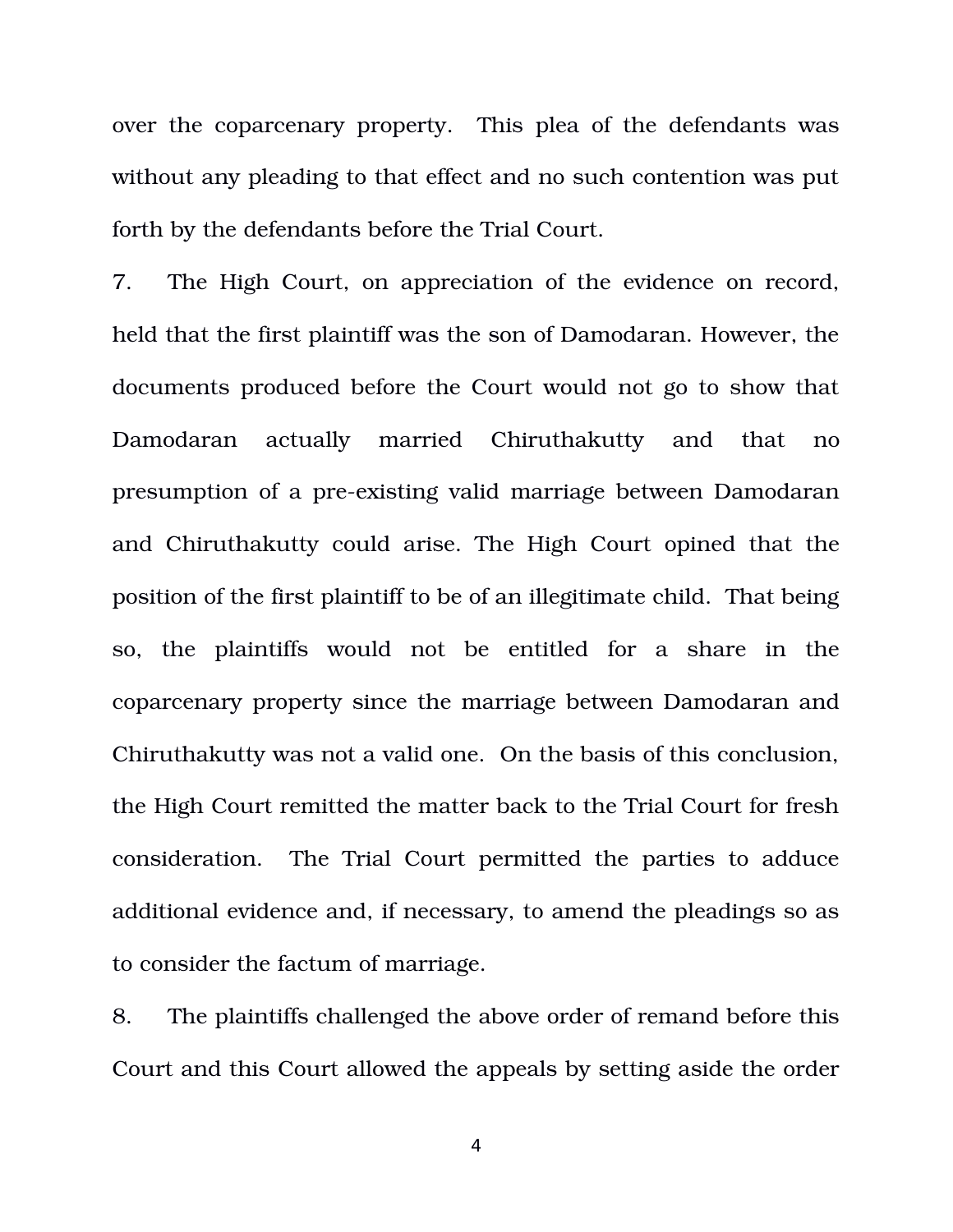of remand with a direction to the High Court to decide the appeals on the basis of the evidence on record.

9. The High Court, thereafter, heard the appeals and allowed the same by holding that there is no evidence to establish the long cohabitation between the father and the mother of the first plaintiff and the documents only proved that the first plaintiff is the son of Damodaran, but not a legitimate son, thereby denied partition of the property. As noticed above, this judgment of the High Court is under challenge in these appeals.

10. We have heard Mr. V. Chitambaresh, learned senior counsel for the appellants-plaintiffs and Mr. R. Basant  $\&$  Mr. V. Giri, learned senior counsel for the respondents-defendants.

11. Mr. V. Chitambaresh submits that the voluminous documents produced by the plaintiffs would show that Damodaran was the father of the first plaintiff and Chiruthakutty was the wife of Damodaran. Since their marriage took place more than 50 years prior to filing of the suit (now 90 years), there is no possibility of having any documentary evidence of their marriage. He has taken us through the various documents produced by the plaintiffs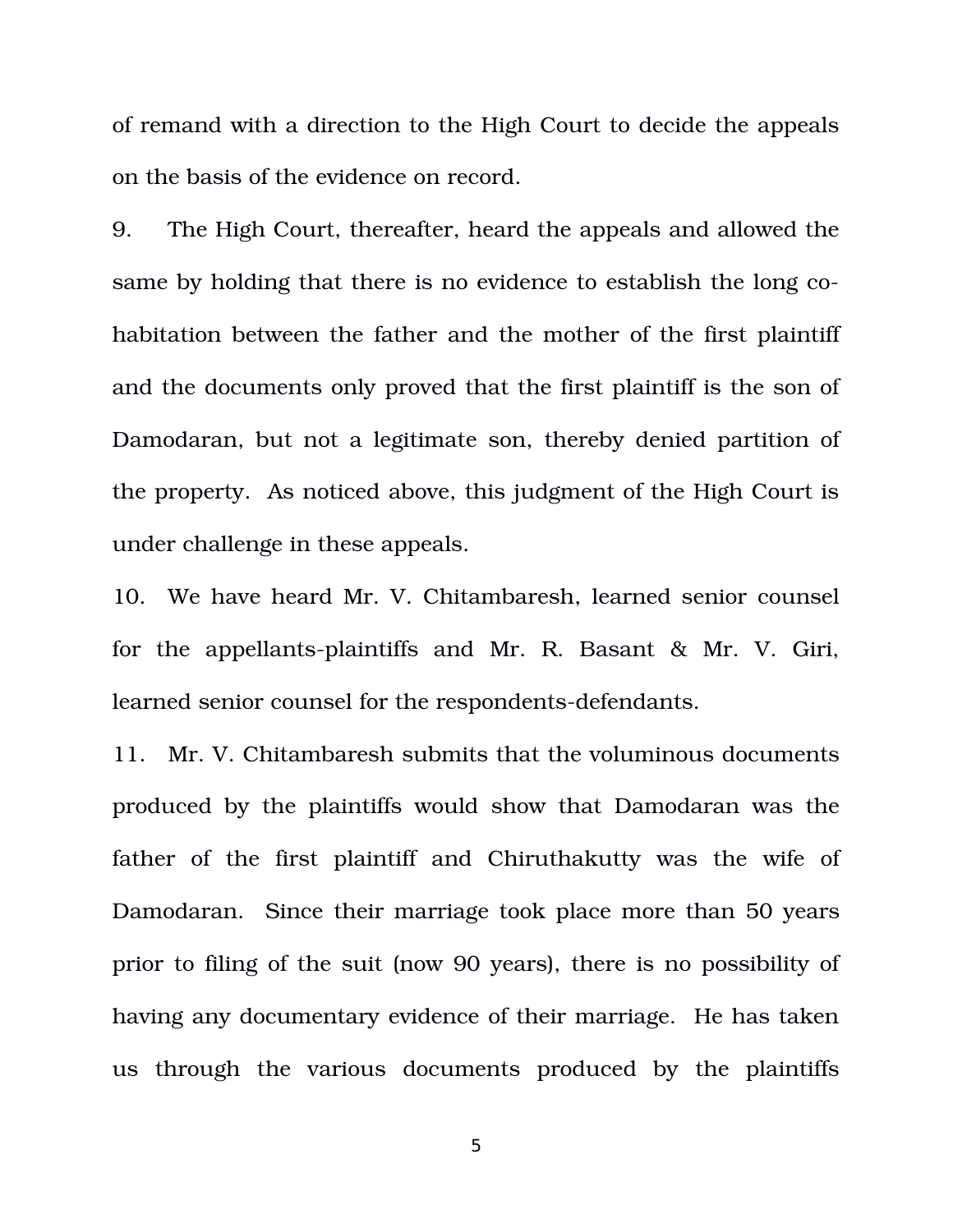wherein there are references to periodical payments made to Chiruthakutty from the husband's house. He has also taken us through the evidence of plaintiffs and, the witnesses examined on behalf of the plaintiffs in support of his contention. It is further argued that the documents produced by the plaintiffs were in existence long before any controversies between the parties arose. These documents would conclusively show that the first plaintiff was the son of Damodaran and Chiruthakutty and the contention of the defendants that Damodaran died as a bachelor or without any legitimate son, cannot be believed at all. It is further submitted that the law is in favour of declaring legitimacy, as against bastardy. Long course of living together between a male and female will raise a presumption of marriage between them and the children born in such relationship are considered to be legitimate children. It is further argued that while such presumption, made under Section 114 of the Indian Evidence Act, 1872, is a rebuttable one, as rightly held by the Trial Court that the defendants have not produced any worthwhile evidence to rebut this presumption in the present case.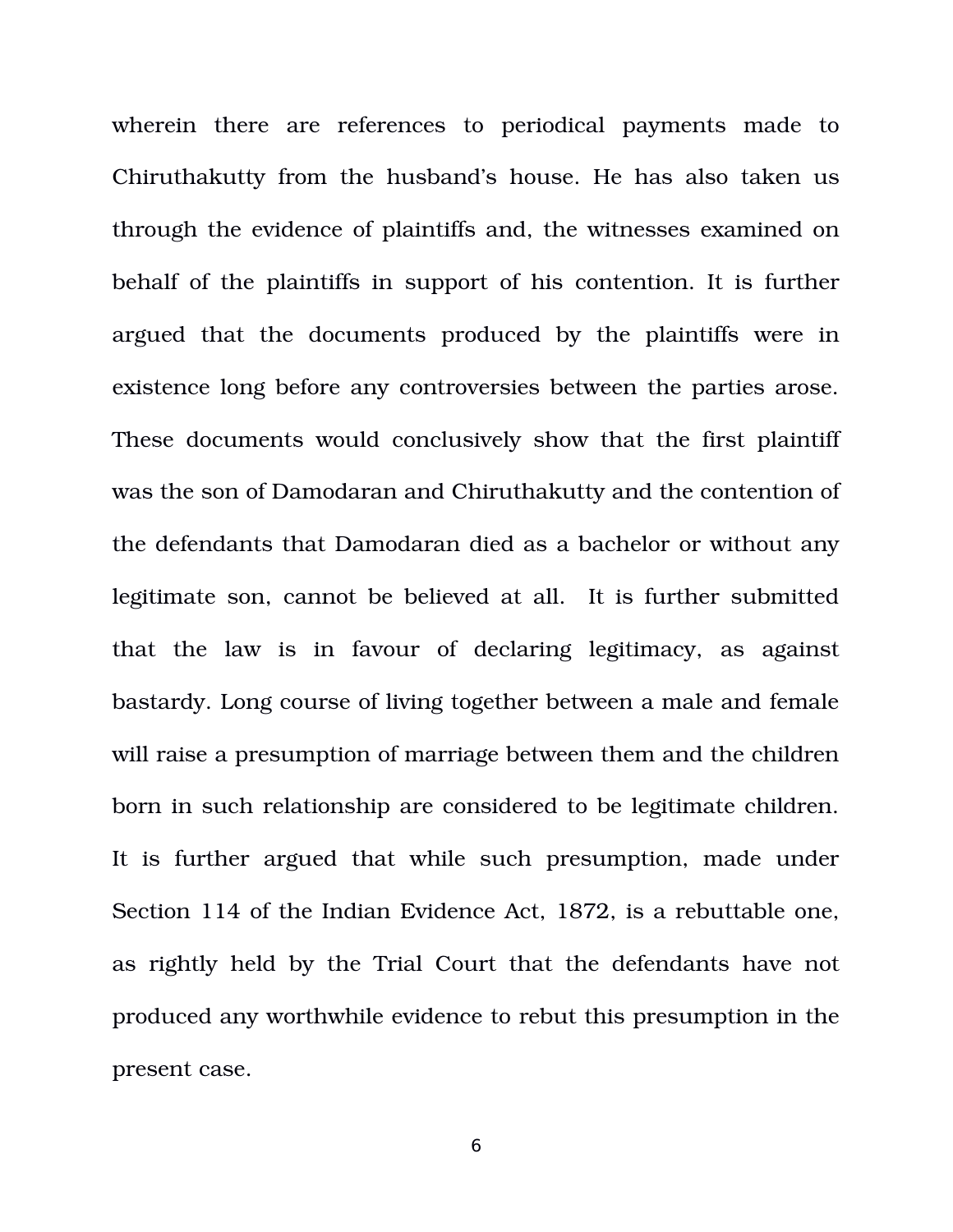12. On the other hand, Mr. R. Basant and Mr. V. Giri, learned senior counsel for the defendants, would submit that Damodaran had not married Chiruthakutty and that the first plaintiff was not the legitimate son of Damodaran. The suit was deliberately filed at a belated stage when production of conclusive evidence as to this issue was no longer a possibility. No claim for partition whatsoever was made during the lifetime of Chiruthakutty. It is argued that there is no proof whatsoever either of the marriage or of the long cohabitation and that all the documents relied upon by the plaintiffs are documents that came into existence after the death of Damodaran except Exhibit A-3. It is further argued that even Exhibit A-3 does not prove the marriage/long co-habitation between Damodaran and Chiruthakutty. It is also contended that the plaintiffs have not come to the court with clean hands. Therefore, the court should not show any indulgence in their favour. Accordingly, the defendants have prayed dismissal of the appeals.

13. We have carefully considered the submissions made at the Bar by learned senior counsel for the parties and perused the materials placed on record.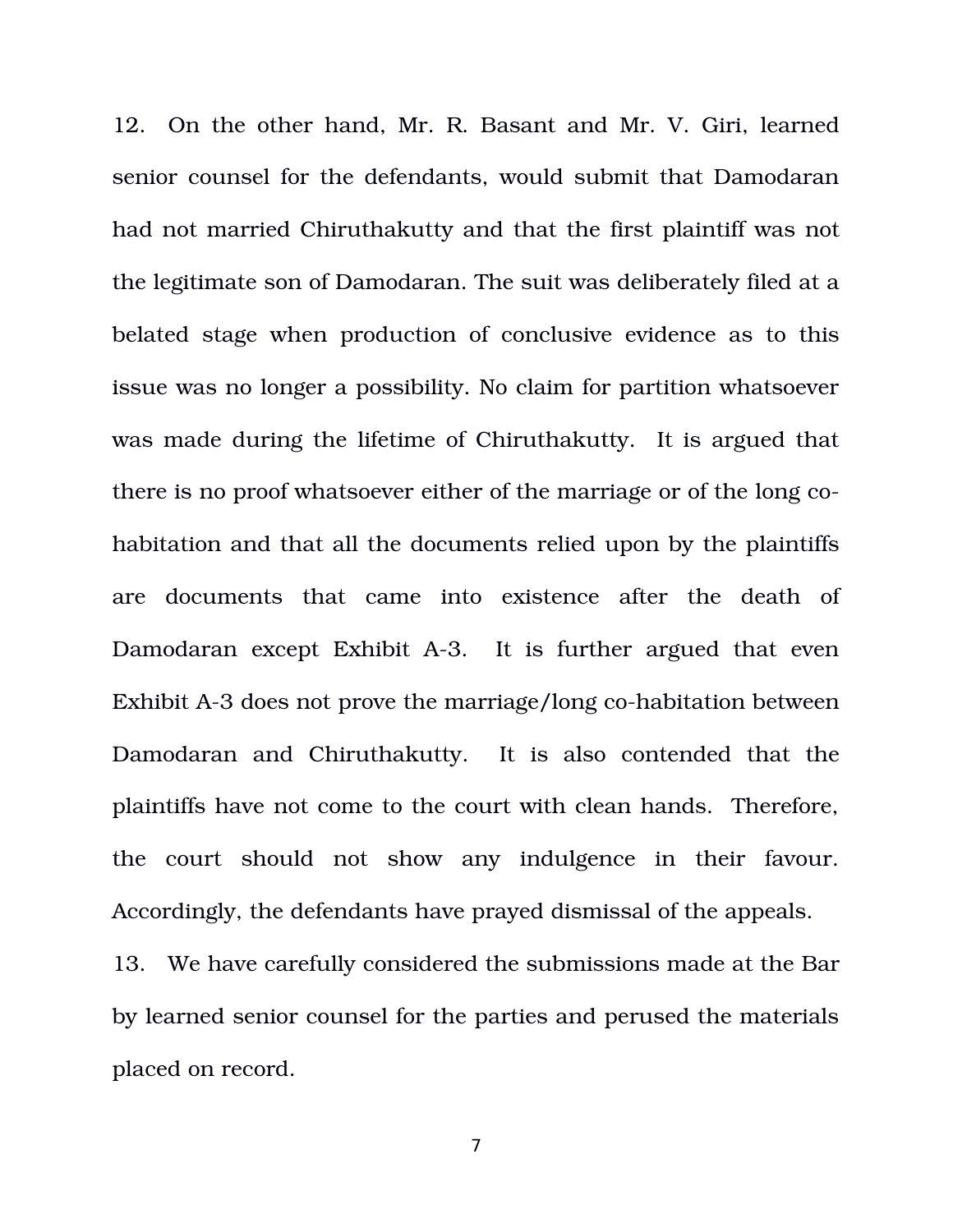14. It is not disputed that the suit property belongs to one Kattukandi Edathil family which is a Thiyya family of Calicut governed by the Mitakshara Law of Inheritance. The said property originally belonged to one Kattukandi Edathil Kanaran Vaidyar who had four sons, namely, Damodaran, Achuthan, Sekharan and Narayanan. It is also admitted that Achuthan married Kalyani and they had a son named Karunakaran (Defendant No.1). Karunakaran married Umadevi (Defendant No.3) and they had three children, namely, Valsan, Kasturi and Saraswati Bai (Defendant Nos.2, 4 and 5 respectively). Sekharan and Narayanan did not marry. The plaintiffs have contended that Damodaran married one Chiruthakutty and they had a son by the name of Krishnan (Plaintiff No.1). However, the defendants have contended that Damodaran never married Chiruthakutty. The court below has recorded a finding of fact that the first plaintiff was the son of Damodaran and Chiruthakutty, but not a legitimate son.

15. It is well settled that if a man and a woman live together for long years as husband and wife, there would be a presumption in favour of wedlock. Such a presumption could be drawn under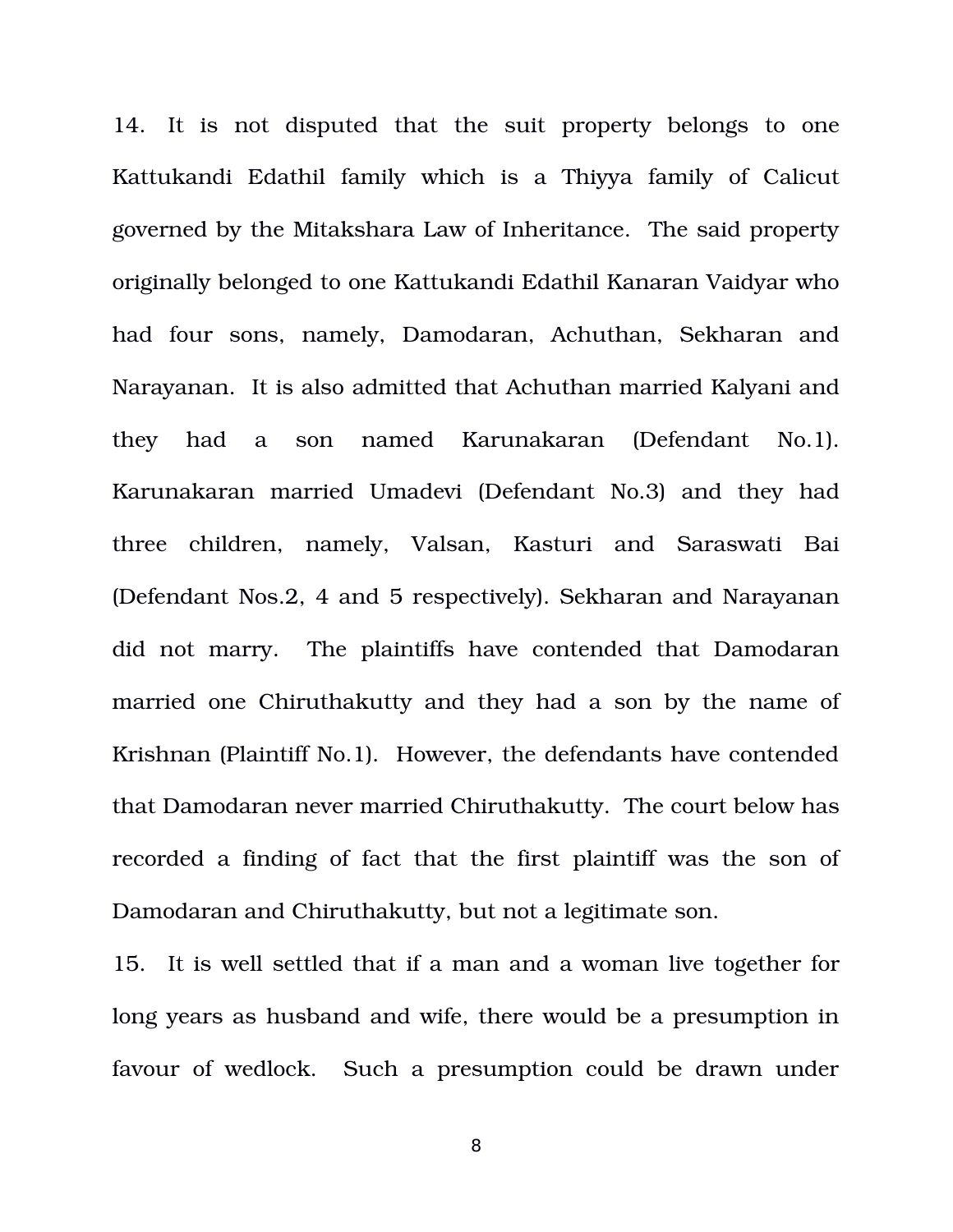Section 114 of the Evidence Act. Although, the presumption is rebuttable, a heavy burden lies on him who seek to deprive the relationship of legal origin to prove that no marriage took place.

## 16. In **Andrahennedige Dinohamy and Anr. v. Wijetunge**

## **Liyanapatabendige Balahamy and Ors.[1](#page-8-0) ,** the Privy Council laid

down the general proposition as under:

"…where a man and woman are proved to have lived together as man and wife, the law will presume, unless the contrary be clearly proved, that they were living together in consequence of a valid marriage and not in a state of concubinage."

### 17. In Mohabbat Ali Khan v. Mohd. Ibrahim Khan<sup>[2](#page-8-1)</sup>, once again

it was laid down by the Privy Council as under:

"The law presumes in favour of marriage and against concubinage, when a man and a woman have cohabited continuously for a number of years."

#### 18. In Badri Prasad v. Dy. Director of Consolidation and

**Others[3](#page-8-2)** , it was held by this Court that a strong presumption arises

in favour of wedlock where two partners have lived together for long

spell as husband and wife. Although the presumption is

rebuttable, a heavy burden lies on him who seek to deprive the

<span id="page-8-0"></span><sup>1</sup> AIR 1927 PC 185

<span id="page-8-1"></span><sup>2</sup> AIR 1929 PC 135

<span id="page-8-2"></span><sup>3</sup> (1978) 3 SCC 527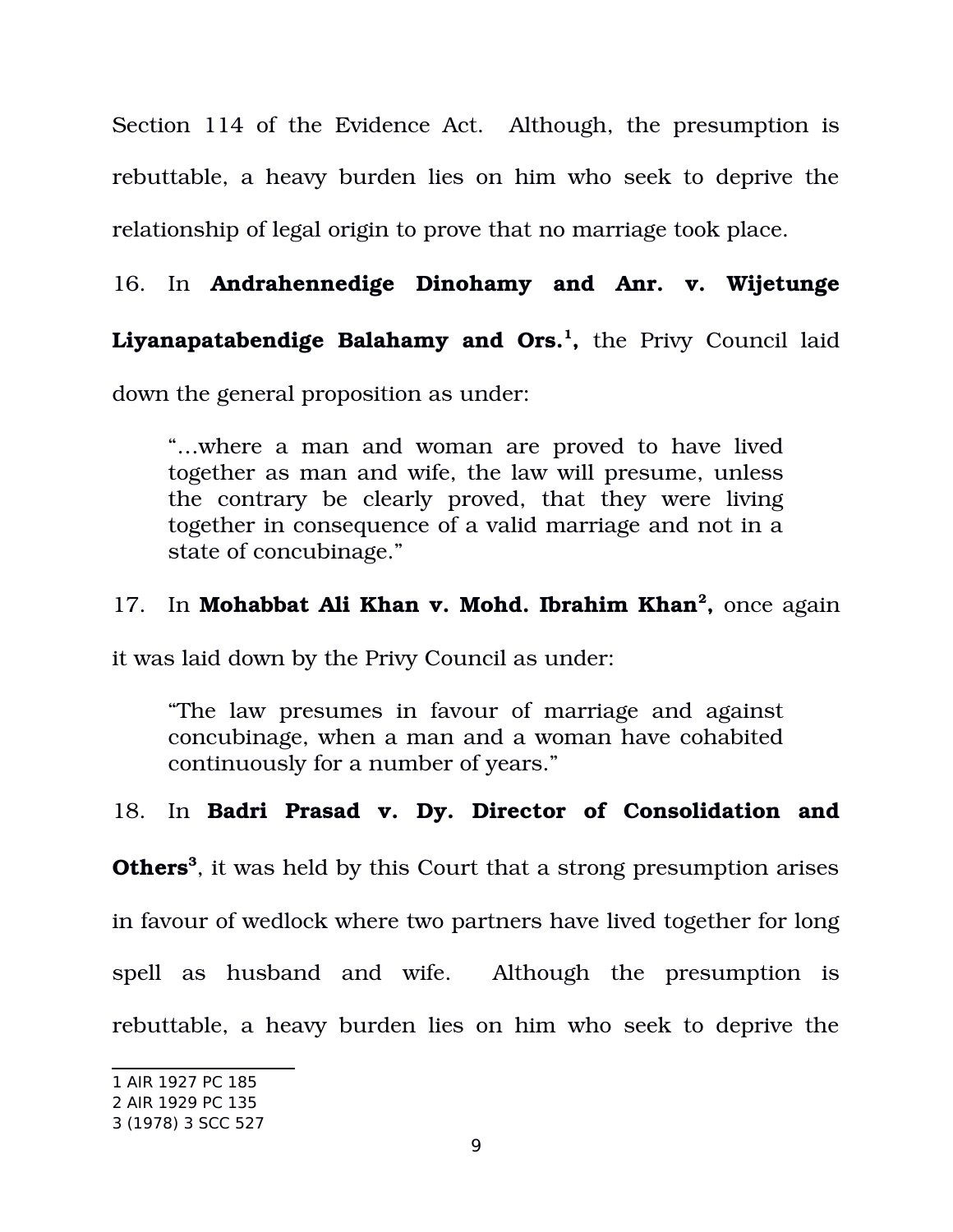relationship of legal origin. Law leans in favour of legitimacy and frowns upon the bastardy.

19. In **S.P.S. Balasubramanyam v. Suruttayan alias Andali**

**Padayachi and Others[4](#page-9-0)** , this Court held as under:

"4. What has been settled by this Court is that if a man and woman live together for long years as husband and wife then a presumption arises in law of legality of marriage existing between the two. But the presumption is rebuttable. [See: Gokul Chand v. Parvin Kumari – AIR 1952 231 : 1952 SCR 825]"

20. Similar view has been taken by this Court in **Tulsa and**

**Others v. Durghatiya and Others[5](#page-9-1) ; Challamma v. Tilaga and Others[6](#page-9-2) ; Madan Mohan Singh and Others v. Rajni Kant and Another[7](#page-9-3)** and **Indra Sarma v. V.K.V. Sarma[8](#page-9-4)**

21. According to the plaintiffs, Damodaran had married Chiruthakutty in the year 1940. However, there is no direct evidence of their marriage. The first plaintiff-Krishnan was born in the year 1942. Therefore, the question for consideration in these appeals is whether there is sufficient evidence to prove the long co-

<span id="page-9-0"></span><sup>4</sup> (1994) 1 SCC 460

<span id="page-9-1"></span><sup>5</sup> (2008) 4 SCC 520

<span id="page-9-2"></span><sup>6</sup> (2009) 9 SCC 299

<span id="page-9-3"></span><sup>7</sup> (2010) 9 SCC 209

<span id="page-9-4"></span><sup>8</sup> (2013) 15 SCC 755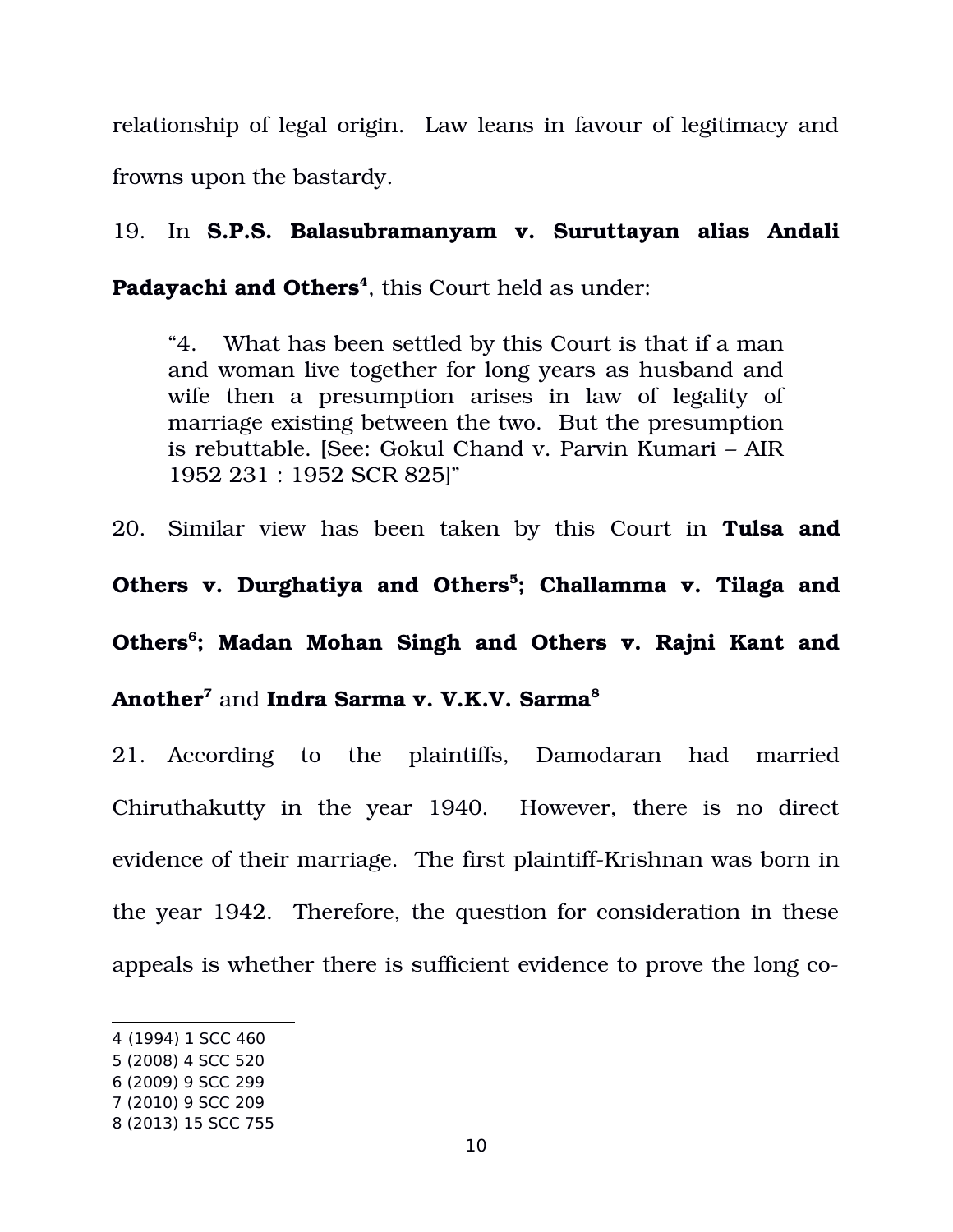habitation to establish the relationship of husband-wife between Damodaran and Chiruthakutty.

22. The first plaintiff was examined as PW-1 who deposed that his father-Damodaran and mother-Chiruthakutty resided in the suit schedule property. PW-1 further deposed that he shifted his residence along with his mother after the demise of his father when he obtained a job. PW-1 has also stated that the defendants gave a share of the income till the death of his mother in the year 1985. PW2 is a neighbour. In his evidence he has stated that Kattukandi Edathil Damodaran had married Chiruthakutty. They had resided at Kattukandi Edathil House as husband and wife. They have a son by the name of Krishnan. In his cross-examination, he has stated that, as per custom, some persons had participated in their marriage. Even before marriage, Chiruthakutty had been at Kattukandi Edathil House. PW2 has also stated that Chiruthakutty had rented a room at Chalapurram and after marriage, they had stayed in a rented house and that Damodarana's sister also participated in the marriage. The evidence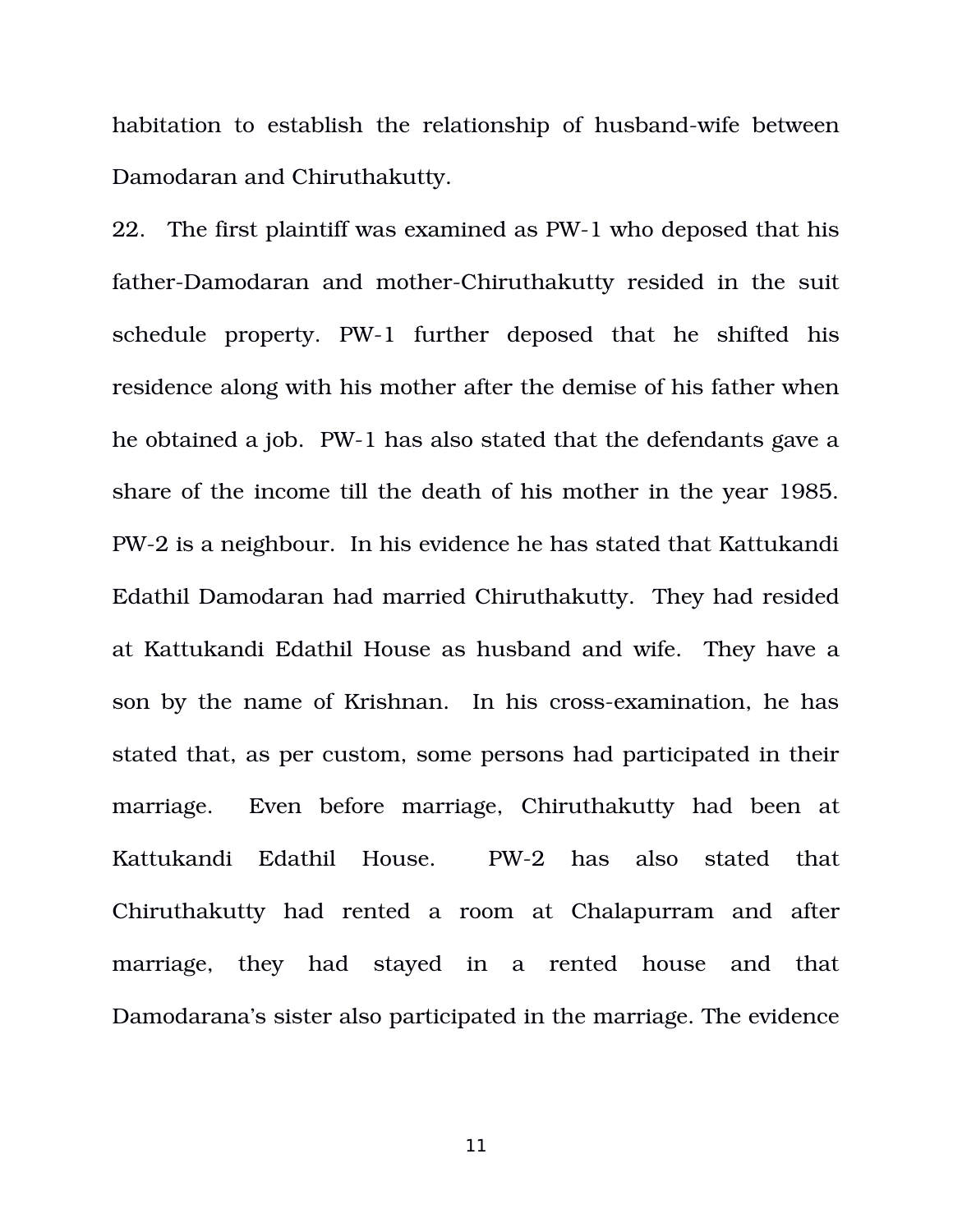of PW2 also shows that the marriage between Damodaran and Chiruthakutty was a love marriage.

23. The plaintiffs have produced the birth certificate of the first plaintiff as Ex.A9. As per this document, the date of birth of the first plaintiff is shown as 12.05.1942. K.E. Damodaran and Chiruthakutty are described as father and mother. Ex.B-1 is the copy of the similar certificate produced by the defendants. On comparing Ex.A-9 and Ex.B-1, it is seen that some corrections have been made in Ex.A-9 with regard to the place of birth. However, it is to be noted that in both the documents, the name of the father and the mother of the first plaintiff are one and the same i.e. K.E. Damodaran and Chiruthakutty respectively. Ex.A2 is the Insurance Policy which shows name of his house as Kattukandy Edathil. Ex. A2 dated 26.04.1966. Ex.A3 is the Secondary School Leaving Certificate of K.E. Damodaran kept in his possession. According to him he got the same since he is the son of Damodaran. Ex. A4, dated 01.08.1963, is a Trade certificate issued in favour of the first plaintiff which was issued by the Secretary of State Council for training in vocational Trades, since he was a student of the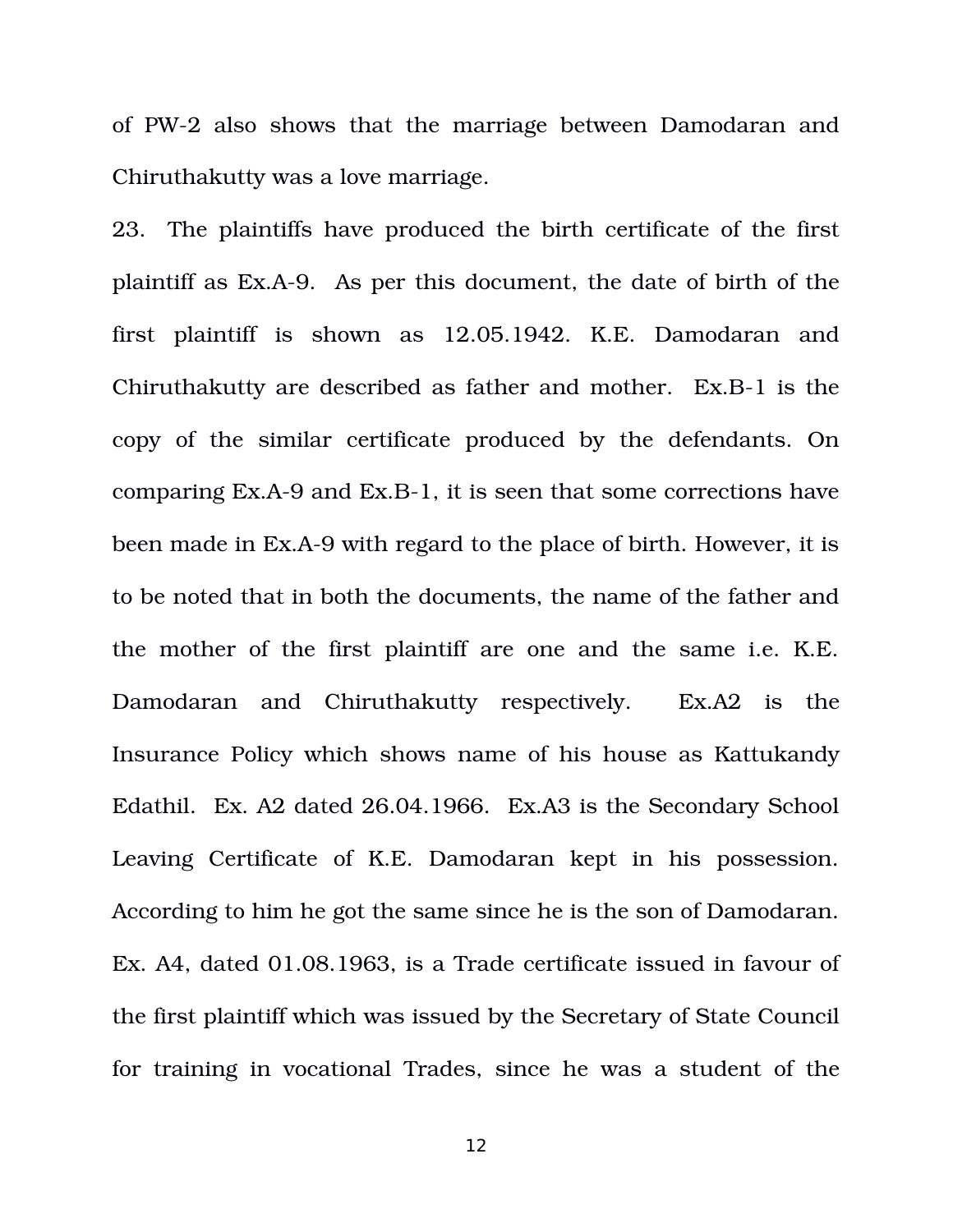Junior Technical School, Manjeri. In this certificate the name of the first plaintiff is shown as Krishnan K. S/o Sri. K.E. Damodaran. The name of the house is shown as Edathil house, Chalappuram.

24. The plaintiffs have produced Ex.A5, the Malayala Manorama Daily dated 16.02.1985. In this paper it is reported that Chiruthakutty, wife of Kattukandy Edathil Damodaran, aged 75 years had expired. The name of the first plaintiff is shown as the son of Chiruthakutty. Ex.A6 is the true copy of a voters list of the year 1970. In this document, the name of Chiruthakutty is shown as the wife of K.E. Damodaran. Ex.A7 dated 24.03.1980 is the petition filed by the first plaintiff before the village officer, Panniyankara. In this document the first plaintiff is certified as the son of Damodaran by the village officer. The same is dated 24.03.1980. Ex.A8 is also a similar certificate describing the first plaintiff as the son of Damodaran by the village officer. This is dated 04.05.1979. In the death certificate of Chiruthakutty dated  $15.12.1985$  (Ex.A10) the name of her husband is shown as Damodaran. Ex.A11 is the Electoral card of the first plaintiff in which the first plaintiff is described as the son of Damodaran and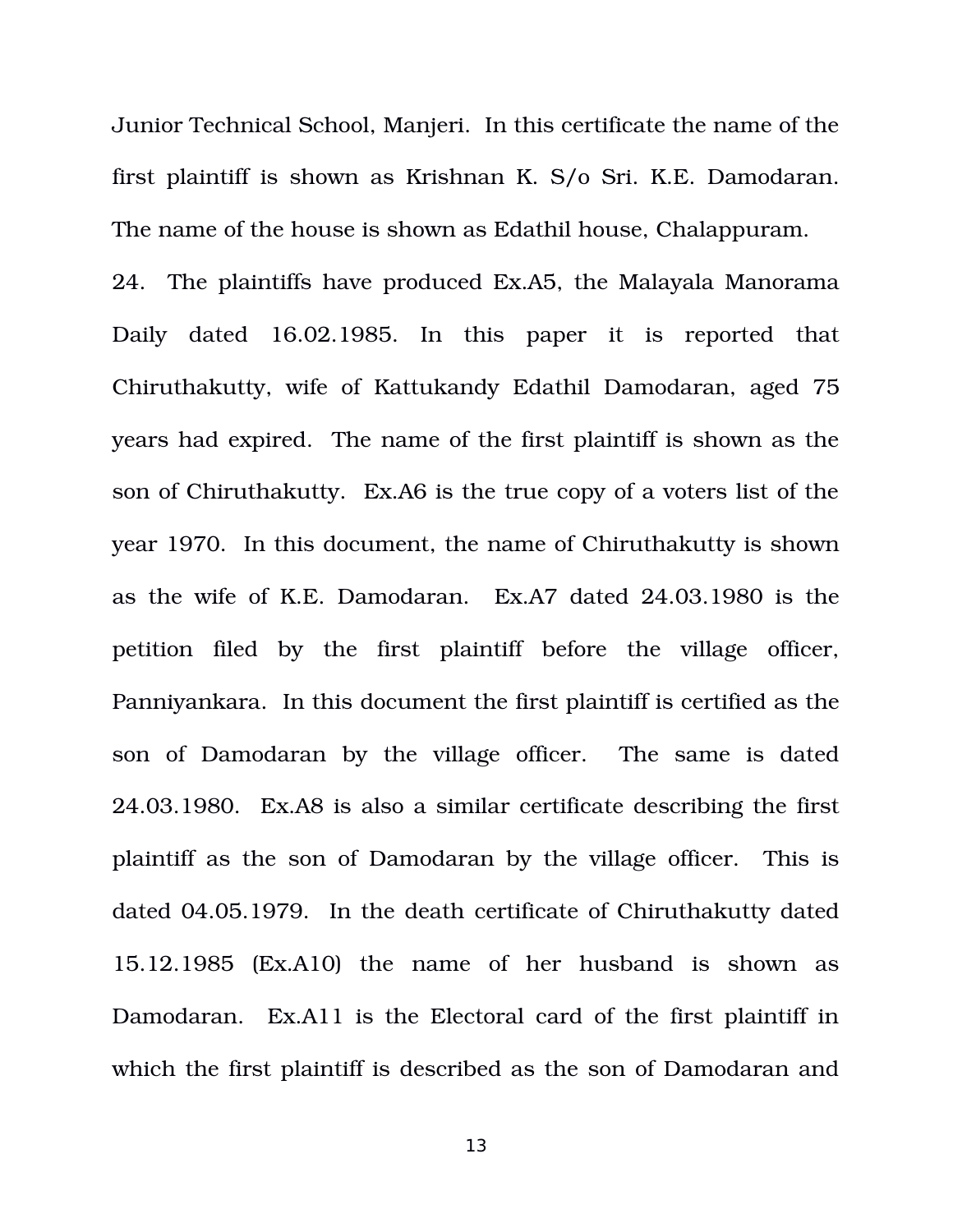Chiruthakutty is described as the wife of Damodaran. Plaintiffs have also produced several other documents such as electoral card (Ex.A12) dated 02.11.1983, Ex.A13, a community certificate dated 07.11.1980, Ex.A14-Marriage certificate dated 29.04.1971, Ex.A15, the receipt issued by the Life Insurance Corporation of India in favour of the plaintiffs etc. Ex.A20 is an important document which is a Discharge Certificate of the first plaintiff from the Military Service wherein he is described as the son of K.E. Damodaran. Ex.A21 is the S.S.L.C. book of the first plaintiff.

25. There is also enough materials on record to show that Chiruthakutty was getting some money from the family of Damodaran, including in particular the letters at Exs.A22 and A23, which were addressed to the first plaintiff by his mother-Chiruthakutty long back in the year 1976. The Trial Court has discussed this aspect of the matter as under:

".....There is sufficient evidence to prove that K.E. Damodaran, Kattukandy Edathil had married Chiruthakutty and the  $1<sup>st</sup>$  plaintiff is the son of Damodaran. It is the pertinent to note that the definite case of the plaintiffs is that the family used to give income from the family property to Chiruthakutty till her death in the year 1985. The plaintiff has produced Exts. A22 and A23 letters, addressed to the  $1<sup>st</sup>$  defendant. On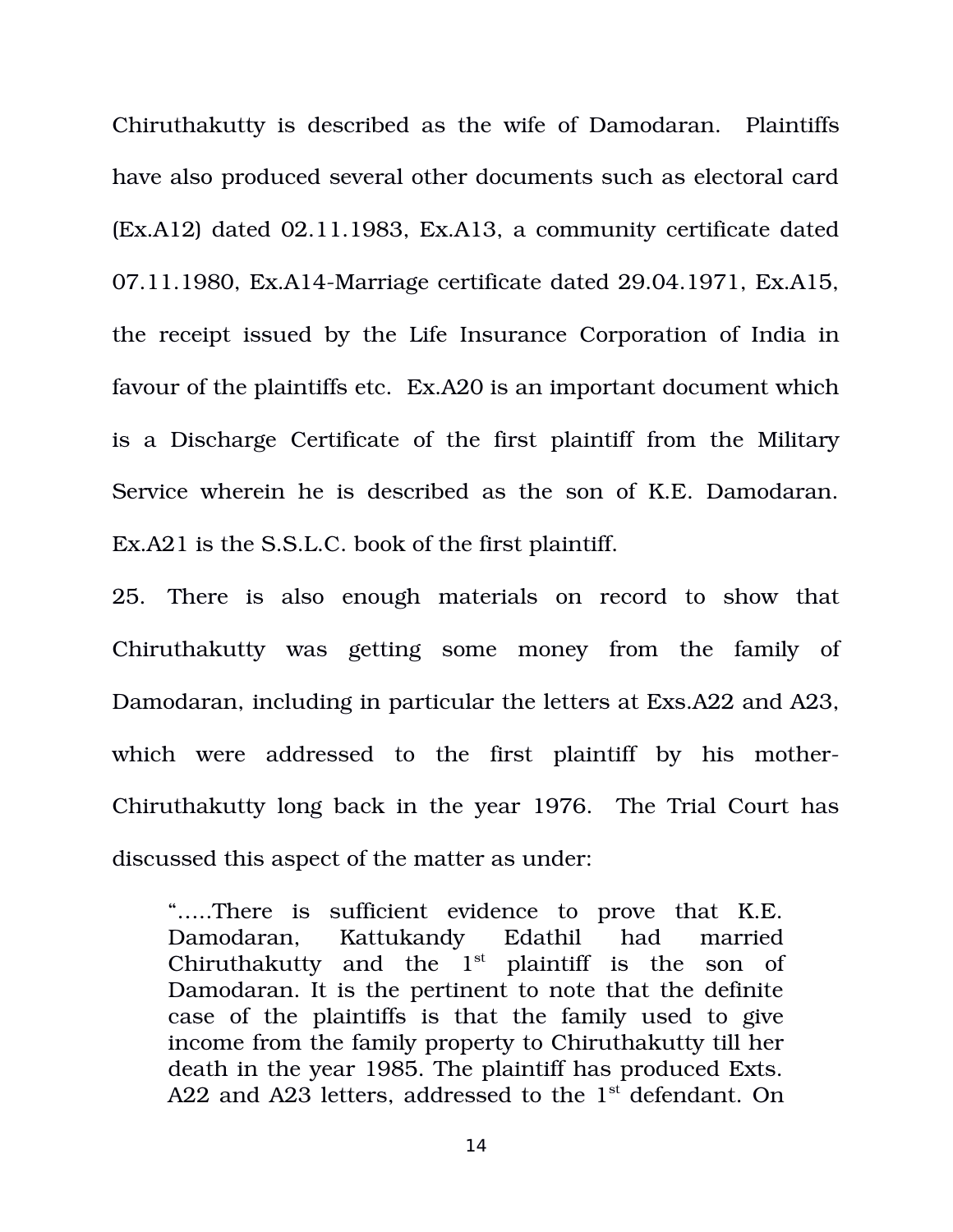going through Ext. A22 it is seen that the same has been addressed to the  $1<sup>st</sup>$  plaintiff by his mother Chiruthakutty long back in the year 1976. Of course the date is not mentioned in the letter but from the seal affixed in the document it is seen that the same has been posted in the year 1976. In this letter it is seen recorded that the mother went to Edathil House and also the 3<sup>rd</sup> defendant is mentioned as Umadathi. It is also seen from the letter that she is getting some money from the family. In Ext. A23 also it is seen that she is getting money from the family and there is reference to the  $3<sup>rd</sup>$  defendant and the other defendant i.e., the daughter of the 3<sup>rd</sup> defendant i.e. DW1 has admitted that she is called as Umadathi. So Exts. A22 and A23 supports the case of the plaintiffs. The letters are seen addressed to the  $1<sup>st</sup>$  plaintiff while he was in military service. From the letters it is seen that the mother has written the same when the  $2<sup>nd</sup>$  child was born to him and there is also enquiries with regard to the illness of the  $1<sup>st</sup>$  plaintiff. On going through these letters it can be seen that the documents are genuine. I find it difficult to conclude the same has been created by the plaintiffs to support their case as contended by the defendants."

26. As noticed above, the contention of the plaintiffs is that the marriage of Damodaran and Chiruthakutty was performed in the year 1940. The first plaintiff was born on 12.05.1942 as is evident from Ext.A9. The documents produced by the plaintiffs were in existence long before the controversy arose between the parties. These documents, coupled with the evidence of PW-2, would show the long duration of cohabitation between Damodaran and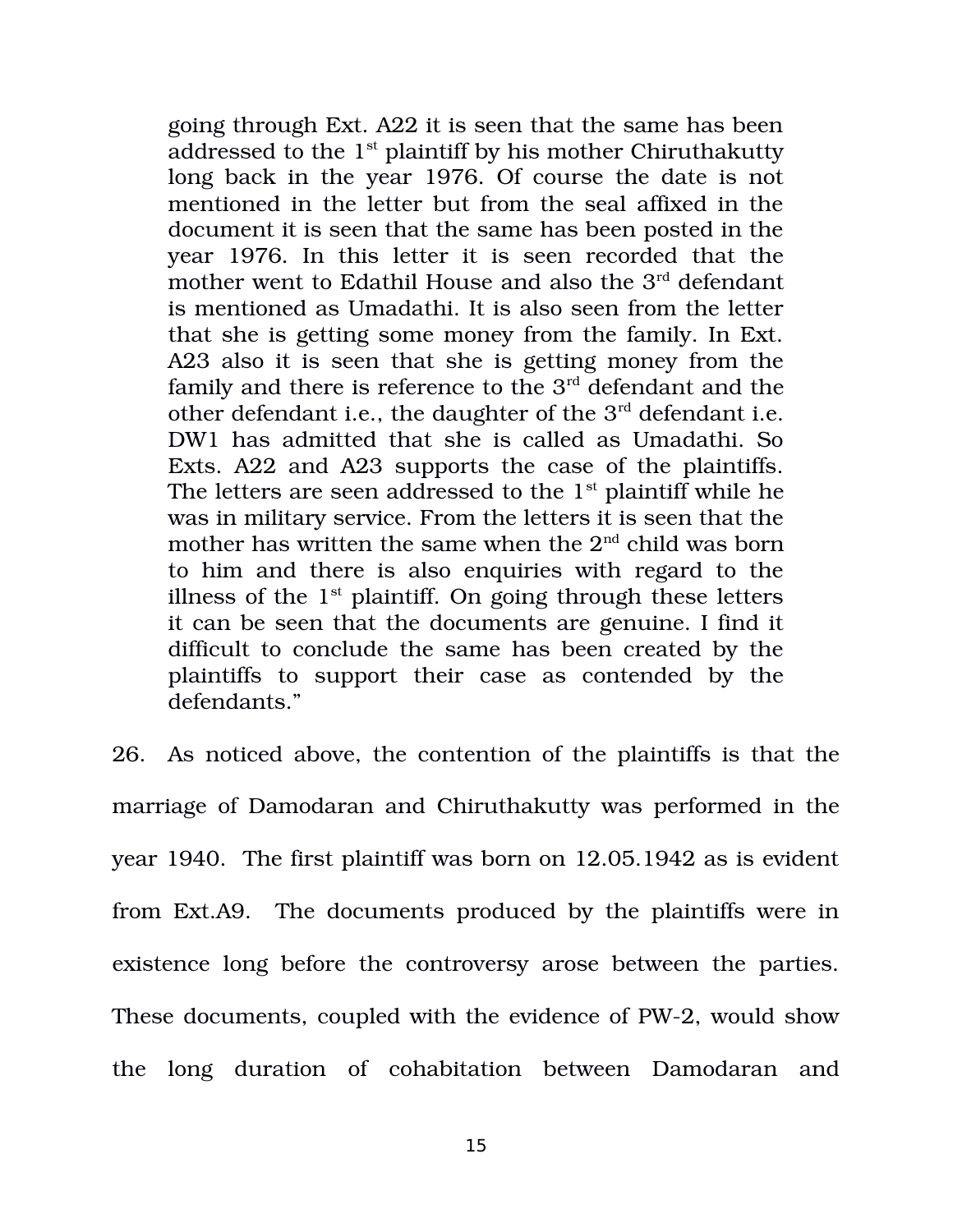Chiruthakutty as husband and wife. The first plaintiff joined military service in the year 1963 and retired in the year 1979. Thereafter he has taken the steps to file a suit for partition of the suit schedule property.

27. We have also perused the evidence of the defendants. We are of the view that the defendants have failed to rebut the presumption in favour of a marriage between Damodaran and Chiruthakutty on account of their long co-habitation. In the circumstances, the High Court was not justified in setting aside the said judgment of the Trial Court.

28. Resultantly, the appeals succeed and are accordingly allowed. The judgment of the High Court impugned herein is set aside and the judgment and decree passed by the Trial Court is restored. Parties are directed to bear their respective costs.

#### **Re.: Delay in initiating final decree proceedings under Order XX Rule 18 of the Code of Civil Procedure, 1908**

29. Before parting, we deem it necessary to address a concerning trend of delay in drawing up the final decrees under Rule 18 of Order XX of the Code of Civil Procedure, 1908 (for short, 'CPC'). This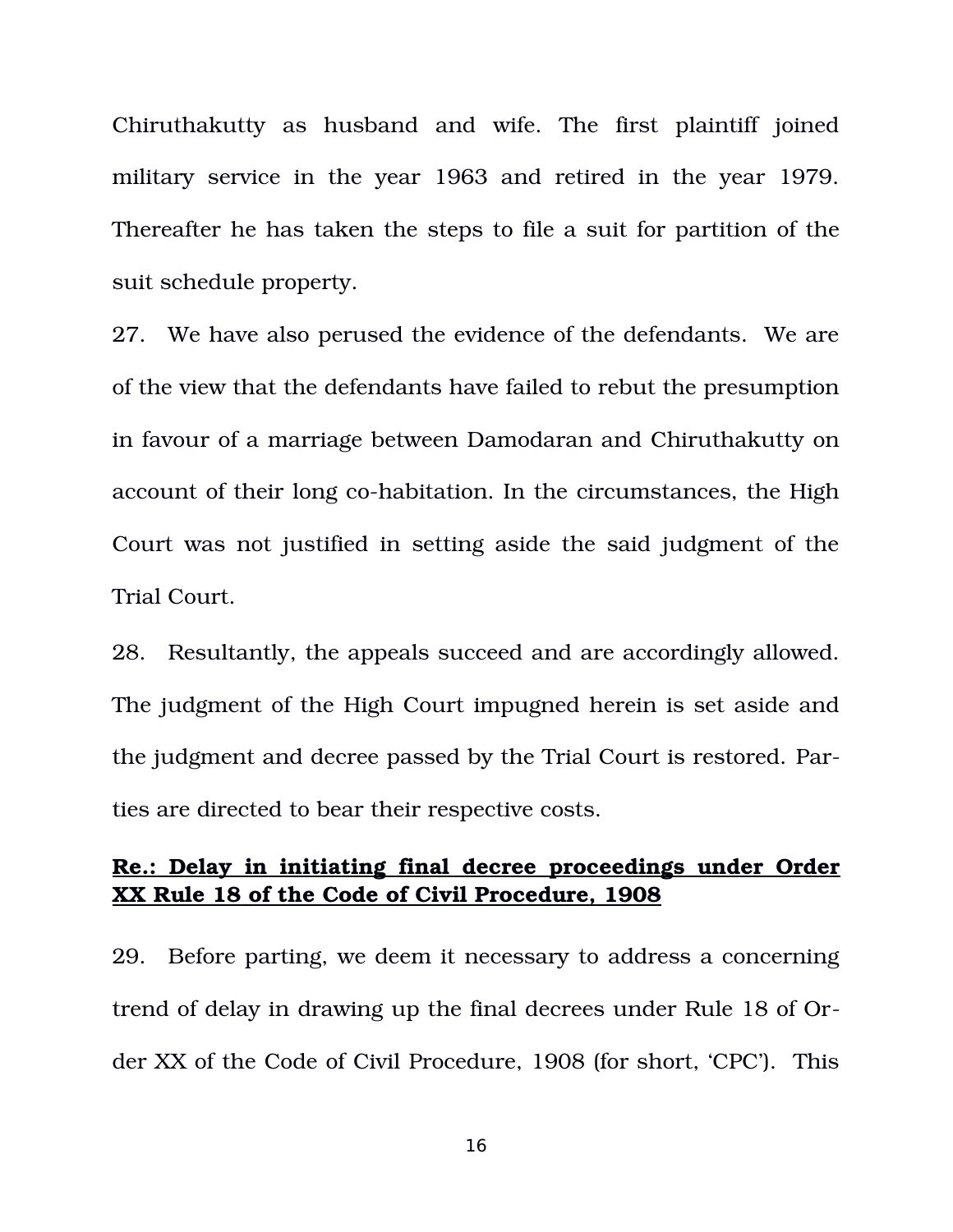provision deals with decrees in suits for partition or separate pos-

session of share therein. It provides as under:

"18. Decree in suit for partition of property or separate possession of a share therein. Where the Court passes a decree for the partition of property or for the separate possession of a share therein, then,

(1) if and in so far as the decree relates to an estate assessed to the payment of revenue to the Government, the decree shall declare the rights of the several parties interested in the property, but shall direct such partition or separation to be made by the Collector, or any gazetted subordinate of the Collector deputed by him in this behalf, in accordance with such declaration and with the provisions of section 54;

(2) if and in so far as such decree relates to any other immovable property or to movable property, the Court may, if the partition or separation cannot be conveniently made without further inquiry, pass a preliminary decree declaring the right of the several parties, interested in the property and giving such further directions as may be required."

Sub section (2) of Section 2 defines the decree as under:

"(2) "decree" means the formal expression of an adjudication which, so far as regards the Court expressing it, conclusively determines the rights of the parties with regard to all or any of the matters in controversy in the suit and may be either preliminary or final. It shall be deemed to include the rejection of a plaint and the determination of any question within section 144, but shall not include —

<sup>(</sup>a) any adjudication from which an appeal lies as an appeal from an order, or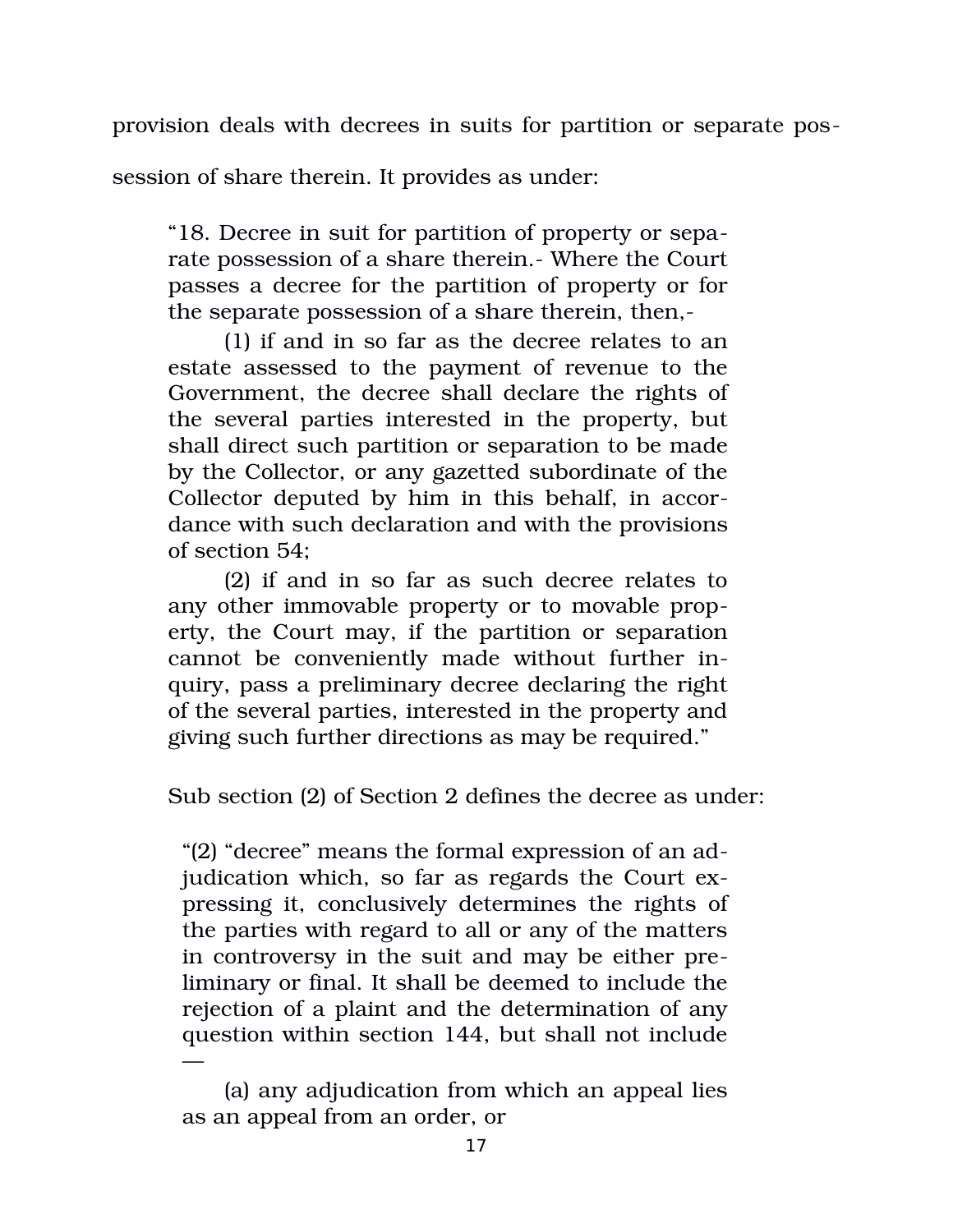(b) any order of dismissal for default.

Explanation.—A decree is preliminary when further proceedings have to be taken before the suit can be completely disposed of. It is final when such adjudication completely disposes of the suit. It may be partly preliminary and partly final;"

30. It is clear from the above that a preliminary decree declares the rights or shares of the parties to the partition. Once the shares have been declared and a further inquiry still remains to be done for actually partitioning the property and placing the parties in separate possession of the divided property, then such inquiry shall be held and pursuant to the result of further inquiry, a final decree shall be passed. Thus, fundamentally, the distinction between preliminary and final decree is that:- a preliminary decree merely declares the rights and shares of the parties and leaves room for some further inquiry to be held and conducted pursuant to the directions made in preliminary decree and after the inquiry having been conducted and rights of the parties being finally determined, a final decree incorporating such determination needs to be drawn up.

31. Final decree proceedings can be initiated at any point of time. There is no limitation for initiating final decree proceedings. Either of the parties to the suit can move an application for preparation of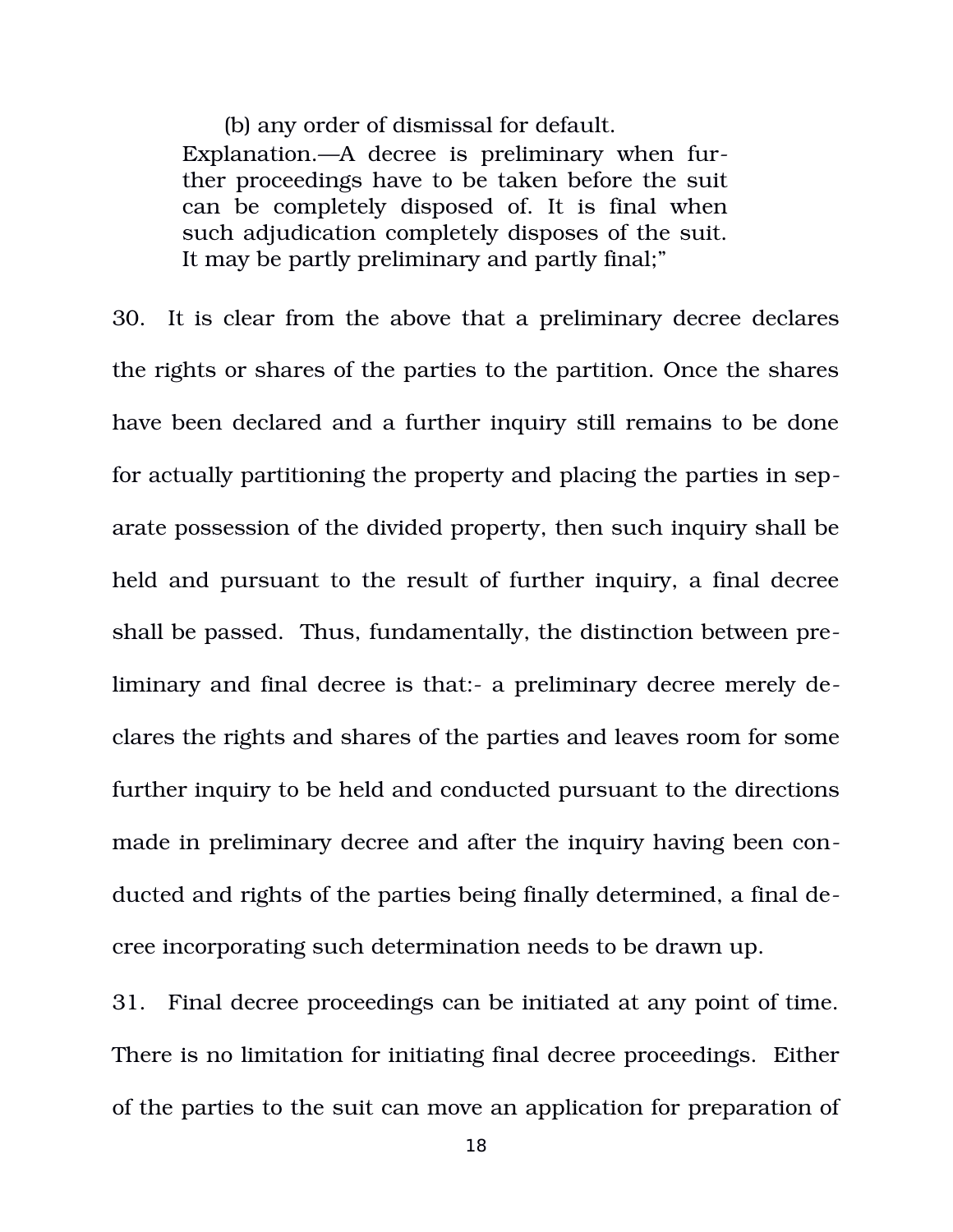a final decree and, any of the defendants can also move application for the purpose. By mere passing of a preliminary decree the suit is not disposed of. **[See : Shub Karan Bubna v. Sita Saran Bubna[9](#page-18-0) ;**

#### **Bimal Kumar and Another v. Shakuntala Debi and Others[10](#page-18-1)]**

32. Since there is no limitation for initiating final decree proceedings, the litigants tend to take their own sweet time for initiating final decree proceedings. In some States, the courts after passing a preliminary decree adjourn the suit *sine die* with liberty to the parties for applying for final decree proceedings like the present case. In some other States, a fresh final decree proceedings have to be initiated under Order XX Rule 18. However, this practice is to be discouraged as there is no point in declaring the rights of the parties in one proceedings and requiring initiation of separate proceedings for quantification and ascertainment of the relief. This will only delay the realization of the fruits of the decree. This Court, in **Shub Karan Bubna (supra)**, had pointed out the defects in the procedure in this regard and suggested for appropriate amendment to the

<span id="page-18-1"></span><span id="page-18-0"></span><sup>9</sup> (2009) 9 SCC 689 10 (2012) 3 SCC 548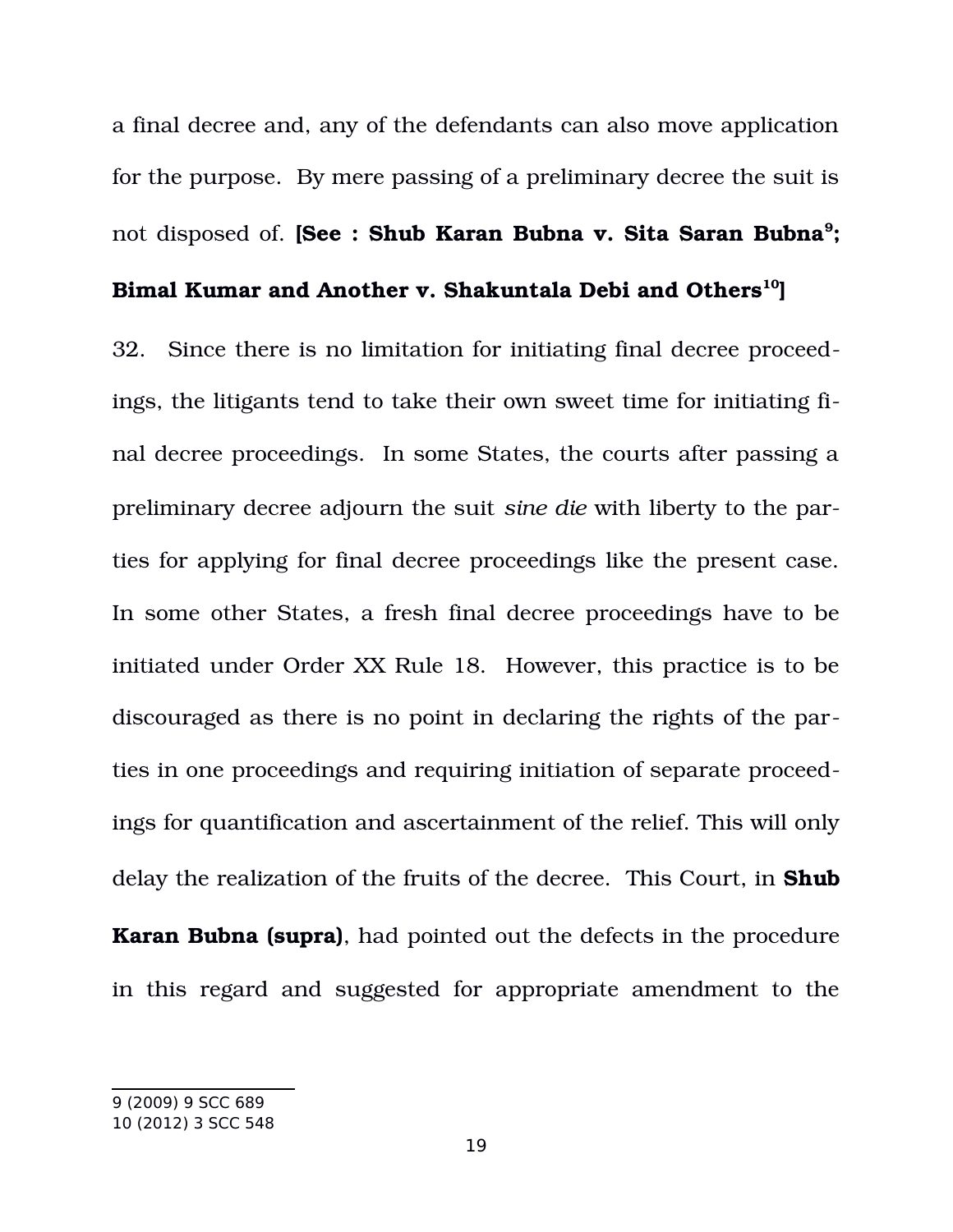CPC. The discussion of this Court is in paragraphs 23 to 29 which are as under:

# *"A suggestion for debate and legislative action*

**23.** The century old civil procedure contemplates judgments, decrees, preliminary decrees and final decrees and execution of decrees. They provide for a "pause" between a decree and execution. A "pause" has also developed by practice between a preliminary decree and a final decree. The "pause" is to enable the defendant to voluntarily comply with the decree or declaration contained in the preliminary decree. The ground reality is that defendants normally do not comply with decrees without the pursuance of an execution. In very few cases the defendants in a partition suit voluntarily divide the property on the passing of a preliminary decree. In very few cases, defendants in money suits pay the decretal amount as per the decrees. Consequently, it is necessary to go to the second stage, that is, levy of execution, or applications for final decree followed by levy of execution in almost all cases.

**24.** A litigant coming to court seeking relief is not interested in receiving a paper decree when he succeeds in establishing his case. What he wants is relief. If it is a suit for money, he wants the money. If it is a suit for property, he wants the property. He naturally wonders why when he files a suit for recovery of money, he should first engage a lawyer and obtain a decree and then again engage a lawyer and execute the decree. Similarly, when he files a suit for partition, he wonders why he has to first secure a preliminary decree, then file an application and obtain a final decree and then file an execution to get the actual relief. The commonsensical query is: why not a continuous process? The litigant is perplexed as to why when a money decree is passed, the court does not fix the date for payment and if it is not paid, proceed with the execution; when a preliminary decree is passed in a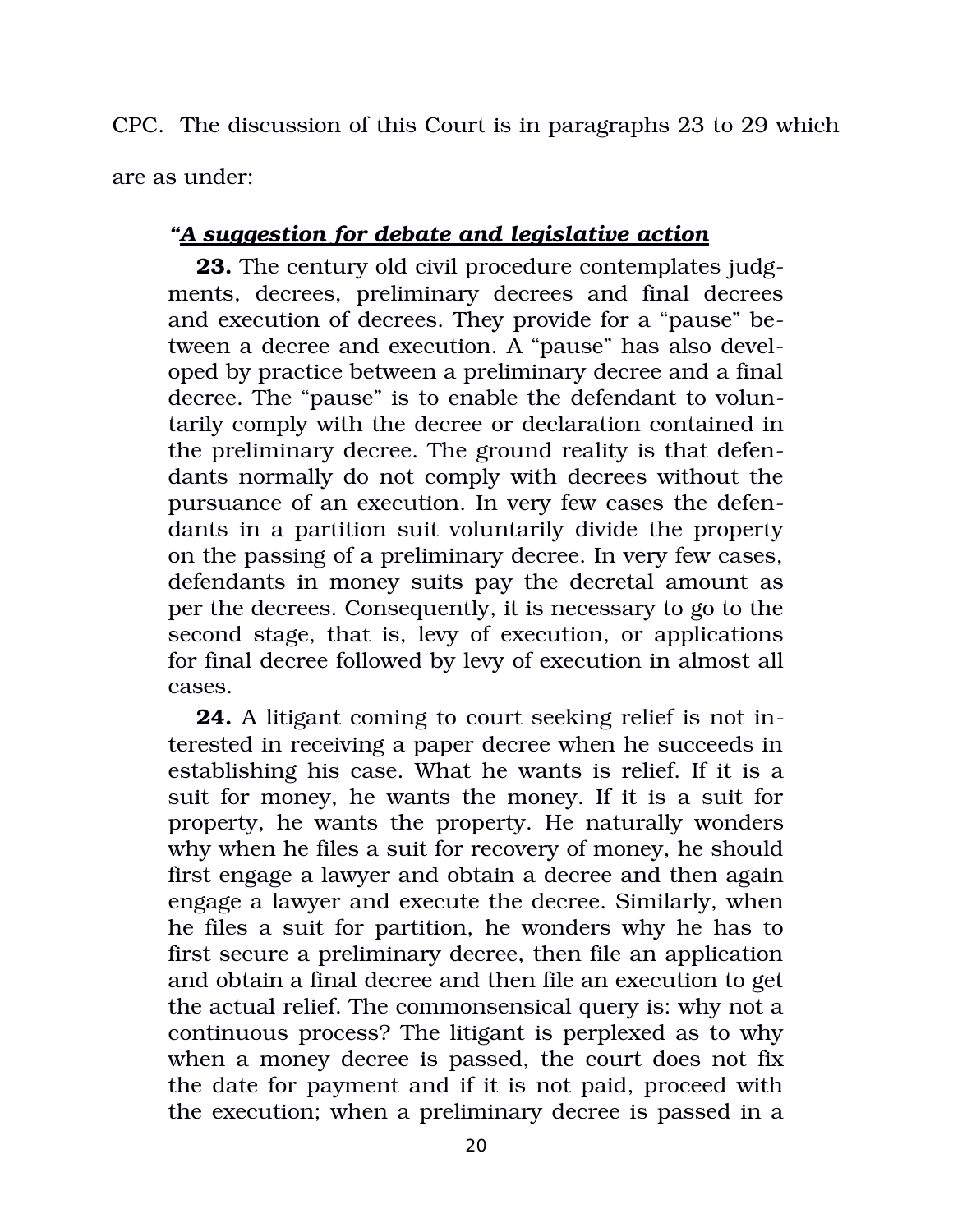partition suit, why the court does not forthwith fix a date for appointment of a Commissioner for division and make a final decree and deliver actual possession of his separated share. Why is it necessary for him to remind the court and approach the court at different stages?

**25.** Because of the artificial division of suits into preliminary decree proceedings, final decree proceedings and execution proceedings, many trial Judges tend to believe that adjudication of the right being the judicial function, they should concentrate on that part. Consequently, adequate importance is not given to the final decree proceedings and execution proceedings which are considered to be ministerial functions. The focus is on disposing of cases rather than ensuring that the litigant gets the relief. But the focus should not only be on early *disposal of cases, but also on early and easy securement of relief* for which the party approaches the court. Even among lawyers, importance is given only to securing of a decree, not securing of relief. Many lawyers handle suits only till preliminary decree is made, then hand it over to their juniors to conduct the final decree proceedings and then give it to their clerks for conducting the execution proceedings.

**26.** Many a time, a party exhausts his finances and energy by the time he secures the preliminary decree and has neither the capacity nor the energy to pursue the matter to get the final relief. As a consequence, we have found cases where a suit is decreed or a preliminary decree is granted within a year or two, the final decree proceeding and execution takes decades for completion. This is an area which contributes to considerable delay and consequential loss of credibility of the civil justice system. Courts and lawyers should give as much importance to final decree proceedings and executions, as they give to the main suits.

**27.** In the present system, when preliminary decree for partition is passed, there is no guarantee that the plaintiff will see the fruits of the decree. The proverbial obser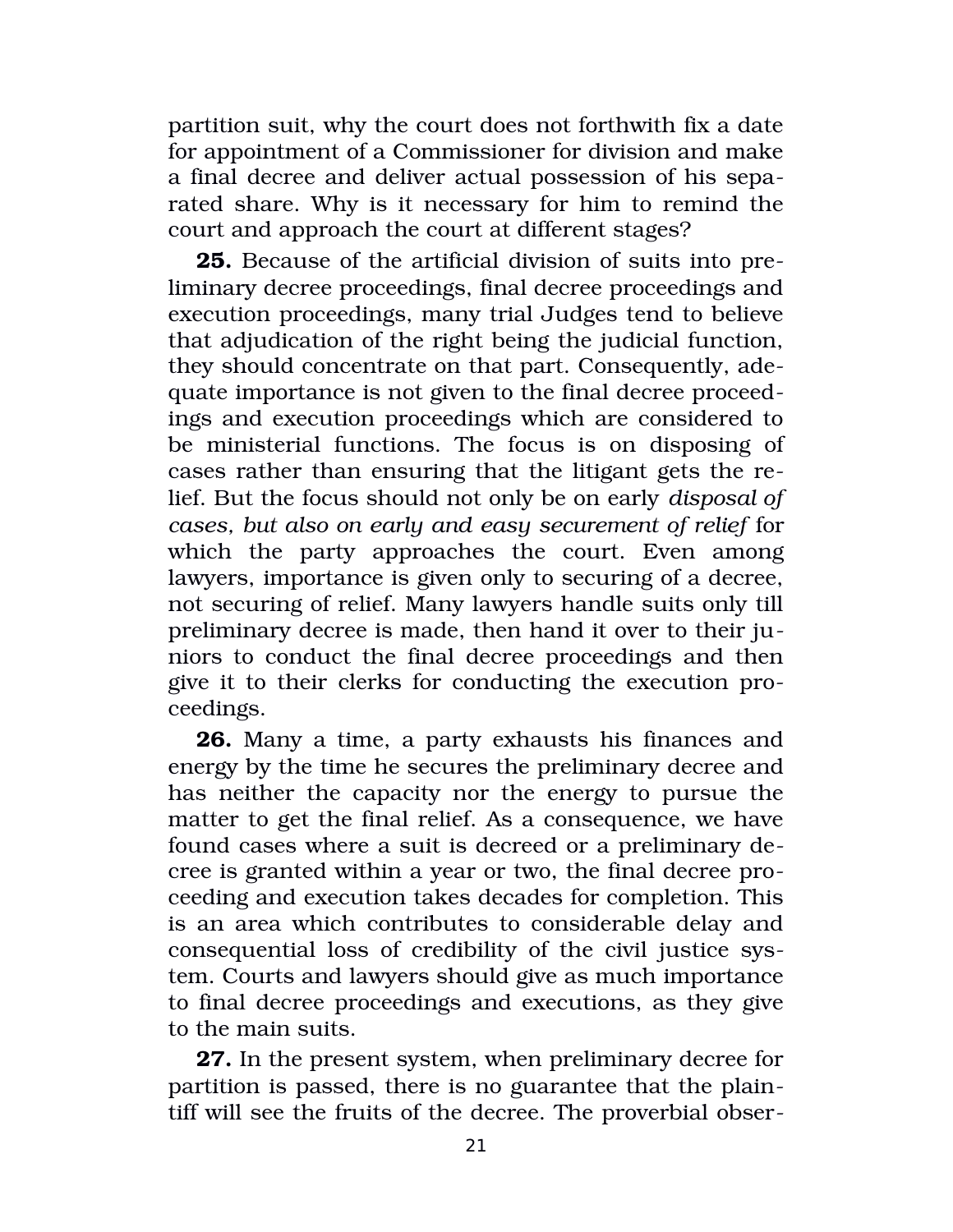vation by the Privy Council is that the difficulties of a litigant begin when he obtains a decree. It is necessary to remember that success in a suit means nothing to a party unless he gets the relief. Therefore, to be really meaningful and efficient, the scheme of the Code should enable a party not only to get a decree quickly, but also to get the relief quickly. This requires a conceptual change regarding civil litigation, so that the emphasis is not only on disposal of suits, but also on securing relief to the litigant.

**28.** We hope that the Law Commission and Parliament will bestow their attention on this issue and make appropriate recommendations/amendments so that the suit will be a continuous process from the stage of its initiation to the stage of securing actual relief.

**29.** The present system involving a proceeding for declaration of the right, a separate proceeding for quantification or ascertainment of relief, and another separate proceeding for enforcement of the decree to secure the relief, is outmoded and unsuited for present requirements. If there is a practice of assigning separate numbers for final decree proceedings, that should be avoided. Issuing fresh notices to the defendants at each stage should also be avoided. The Code of Civil Procedure should provide for a continuous and seamless process from the stage of filing of suit to the stage of getting relief."

33. We are of the view that once a preliminary decree is passed by the Trial Court, the court should proceed with the case for drawing up the final decree *suo motu*. After passing of the preliminary decree, the Trial Court has to list the matter for taking steps under Order XX Rule 18 of the CPC. The courts should not adjourn the matter *sine die*, as has been done in the instant case. There is also